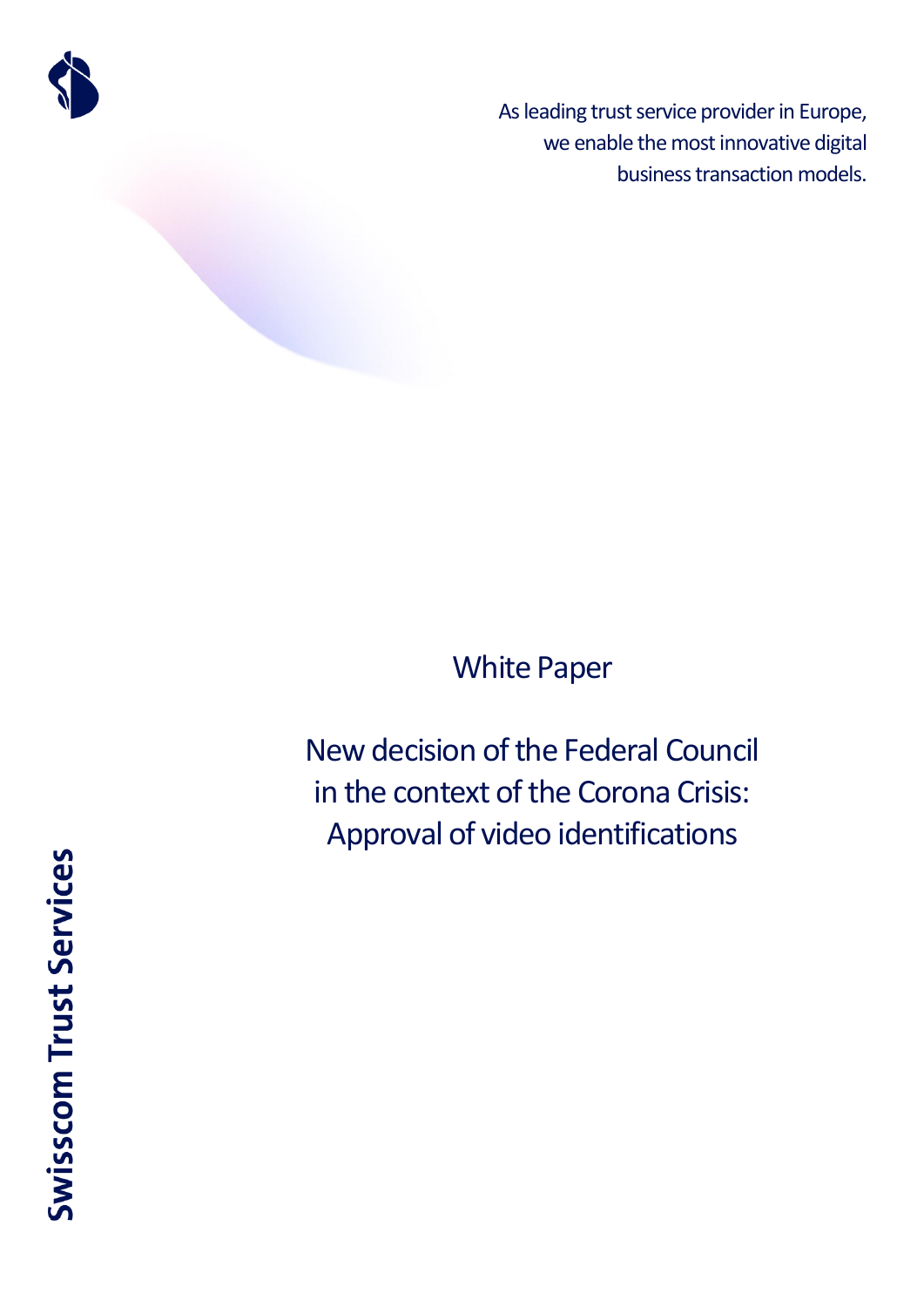

## Content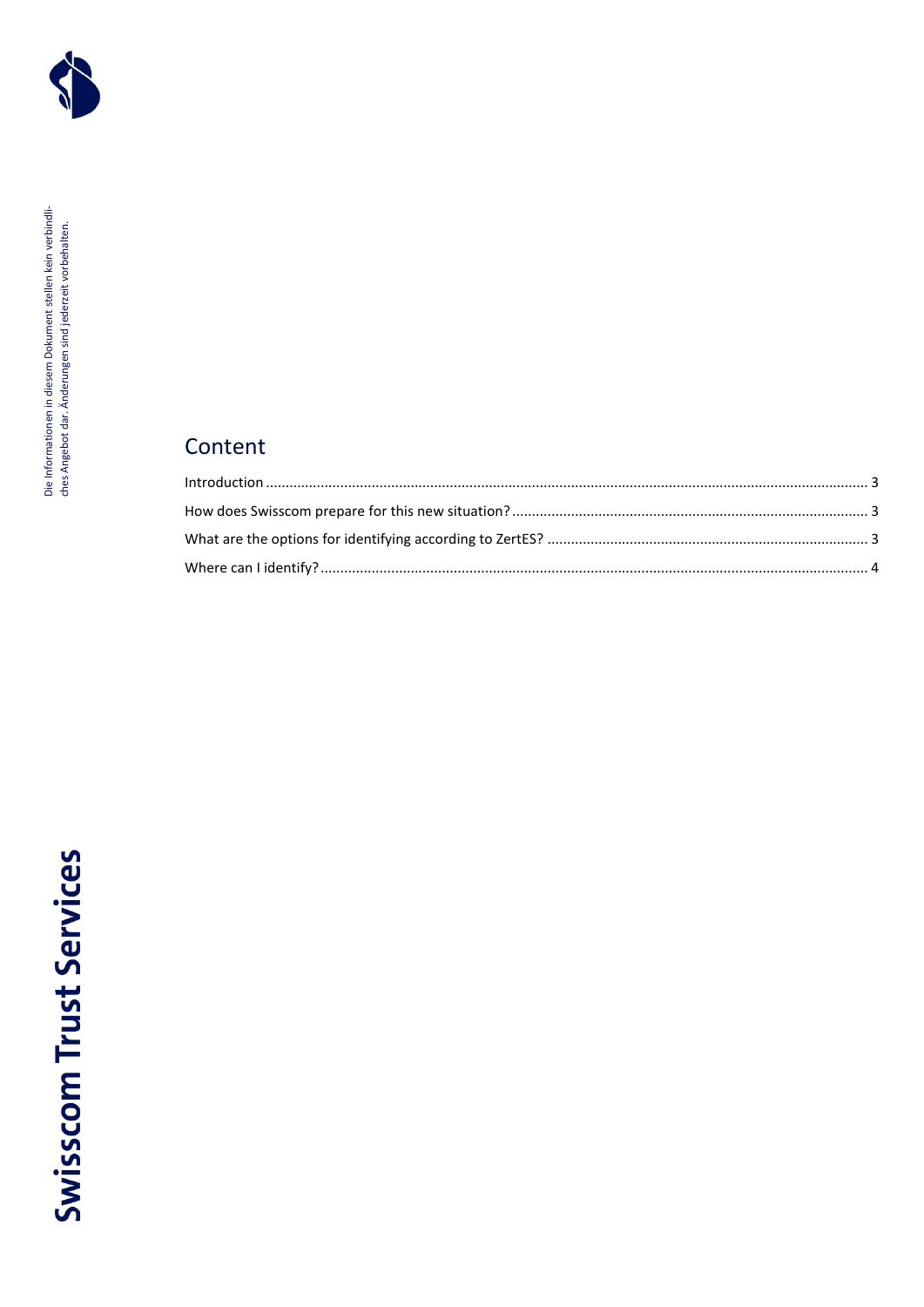

## <span id="page-2-0"></span>Introduction

On April 1st 2020, the Federal Council of Switzerland amended the Ordinance on the Signature Act (VZertES) in one paragraph in connection with the extraordinary situation in the context of the propagation of the Corona virus:

#### <https://www.admin.ch/gov/de/start/dokumentation/medienmitteilungen.msg-id-78641.html>

This means that during the period of the Corona measures it is possible for the first time that persons can avoid the face2face identification even for signatures not dedicated for contracts of financial intermediaries. You can even be identified by an eIDAS video identification service.

### <span id="page-2-1"></span>How does Swisscom prepare for this new situation?

Swisscom will launch the Smart Registration Service (SRS) in the next few weeks, which will take advantage of these new conditions and solve further challenges:

- We supply our partners and interested end customers (large volume customers) with the possibility to offer identifications in the EU and ZertES area for your customers, employees or partners that are not based on RA app.
- In the EU, different identification requirements apply as in Switzerland. Each identification method must be authorized for the chosen legal area. For example, video identification in Switzerland outside of the amended Ordinance may only be used in connection with financial intermediaries. Within the framework of a "catalogue", Swisscom always provides the identification methods for the legal area and the chosen signature quality, which can be used during and after time. The partner and customer using the service can check the validity for the intended purpose and choose the appropriate method before selecting an identification method.
- Organisations may use identification data not only for signature purposes but also for identification concerning the anti-money laundering. SRS enables this possibility together with the identification service provider.
- Only one offered identification method is not always sufficient. E.g. users using an insufficient camera or have limited internet bandwidth could have problems to use the video identification method or has no German eID. The choice of different identification methods which can be used in parallel could be helpful.
- Identify once sign multiple times: Until now, an electronic signature was often always linked to the previous step of identification, i.e. three signatures within two weeks also required three identifications. Swisscom offers the link between unique identification with an authentication means: i.e. the signatory soon can sign only by use of a PIN, fingerprint, facial recognition without prior identification.

Swisscom will gradually expand this service with identification methods and starts with video identification. Here we have won a German partner (identity.tm) who takes over the identifications for the EU area and can also take over identifications for the qualified electronic signature according to ZertES in Switzerland during the transitional provisions of the Federal Council. Swisscom is for this process the responsible registration authority. Shortly thereafter, bank identification will be offered by means of a German bank account with our partner Klarna AB, Sweden/Germany for a qualified electronic signature according to eIDAS and also the German eID will be offered together with another partner in Germany. For more details please have a look in our white paper "Smart Registration Service".

## <span id="page-2-2"></span>What are the options for identifying according to ZertES?

The video identification of the Smart Registration Service can be used as follows for the period of the transitional provisions (maximum period of 6 months starting with April  $2<sup>nd</sup>$  2020) in the following way:

- RA-Master agents can be onboarded for the management of the RA app instead by direct face2face identification by Swisscom employees or partners.
- Even outside the scope of financial intermediaries, any person can be identified and perform a qualified electronic signature according to ZertES.

• Registration is possible in parallel for ZertES (Switzerland) eIDAS signatures (according to EU law).

What are the restrictions?

• Anyone wanting to sign with a qualified electronic signature after the period of the special amendment of this Ordinance must be re-identified at the latest at the end of the period. Swisscom will be informed in advance by OFCOM when the measure will expire and will submit a corresponding notification on its status under [https://trustservices.swisscom.com/service-status.](https://trustservices.swisscom.com/service-status) The page can be subscribed to by RSS feed e.g. in Outlook.